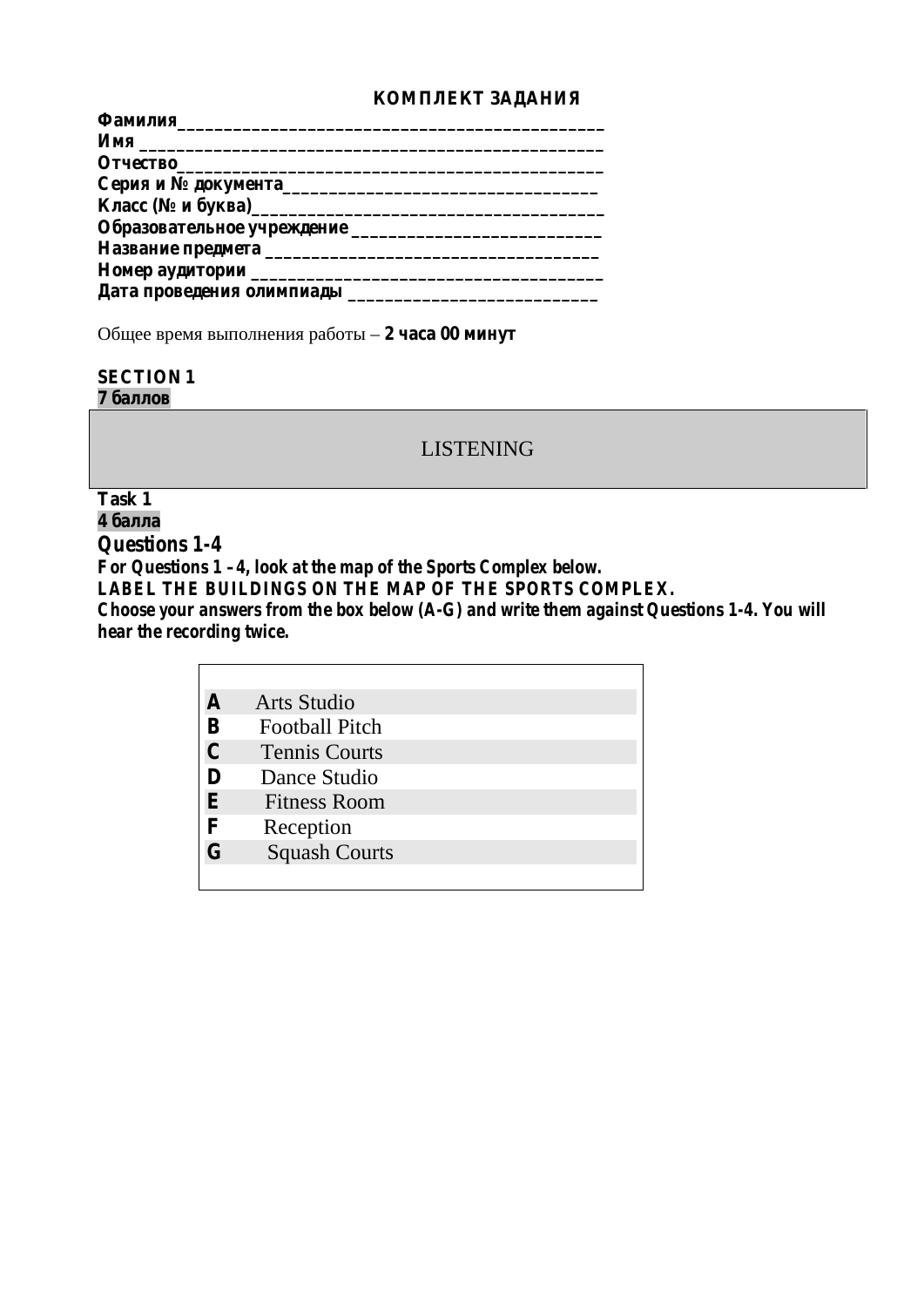

| <i><b>Questions</b></i> |  |  |
|-------------------------|--|--|
| <b>Letters</b>          |  |  |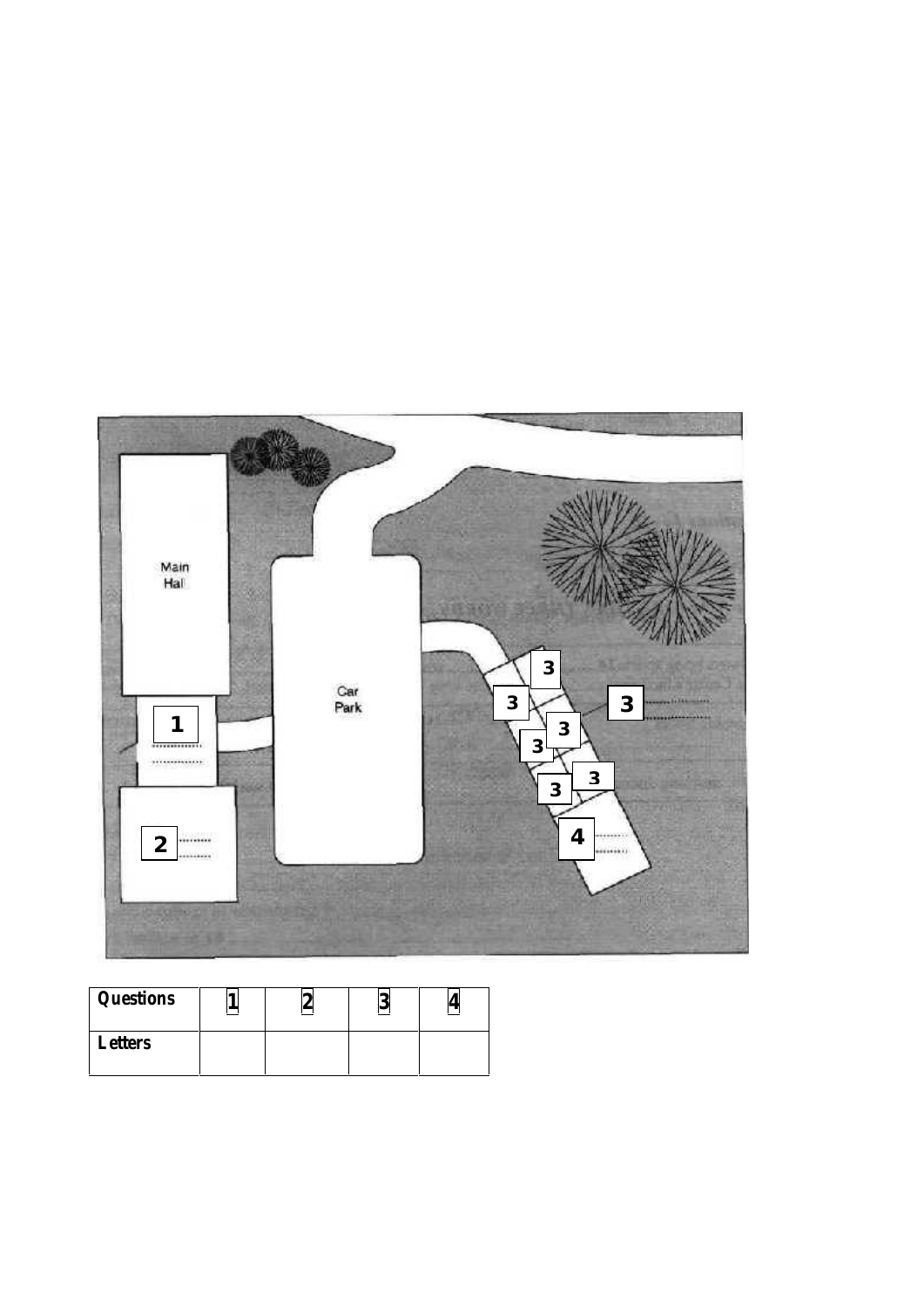**3 балл** *Questions 5-7 Complete the table below. Write NO MORE THAN TWO WORDS for each answer. You will hear the recording twice.*

| "NEW" MEAT | <b>CAN BE COMPARED</b><br><b>TO</b> | <b>PROBLEM</b> |
|------------|-------------------------------------|----------------|
| kangaroo   |                                     |                |
| crocodile  | chicken                             | fatty          |
| ostrich    | -                                   |                |

# **TRANSFER ALL YOUR ANSWERS TO YOUR ANSWER SHEET**

## **SECTION 2 13**

**Task 2**

# READING

## **Task 1**

**6 баллов**

# *Questions 1-6*

*Look at the passage below.* The passage *First Impressions Count* has seven paragraphs **A—G**. *Which paragraphs discuss the following points? Write the appropriate letters A-G in boxes 1-6 on your answer sheet.*

# *Example*

the number of companies supplying the Answer corporate clothing market **D** 

- **1.** different types of purchasing agreement
- **2.** the original purposes of uniforms
- **3.** the popularity rating of staff uniforms
- **4.** involving employees in the selection of a uniform
- **5.** the changing significance of company uniforms
- **6.** perceptions of different types of dress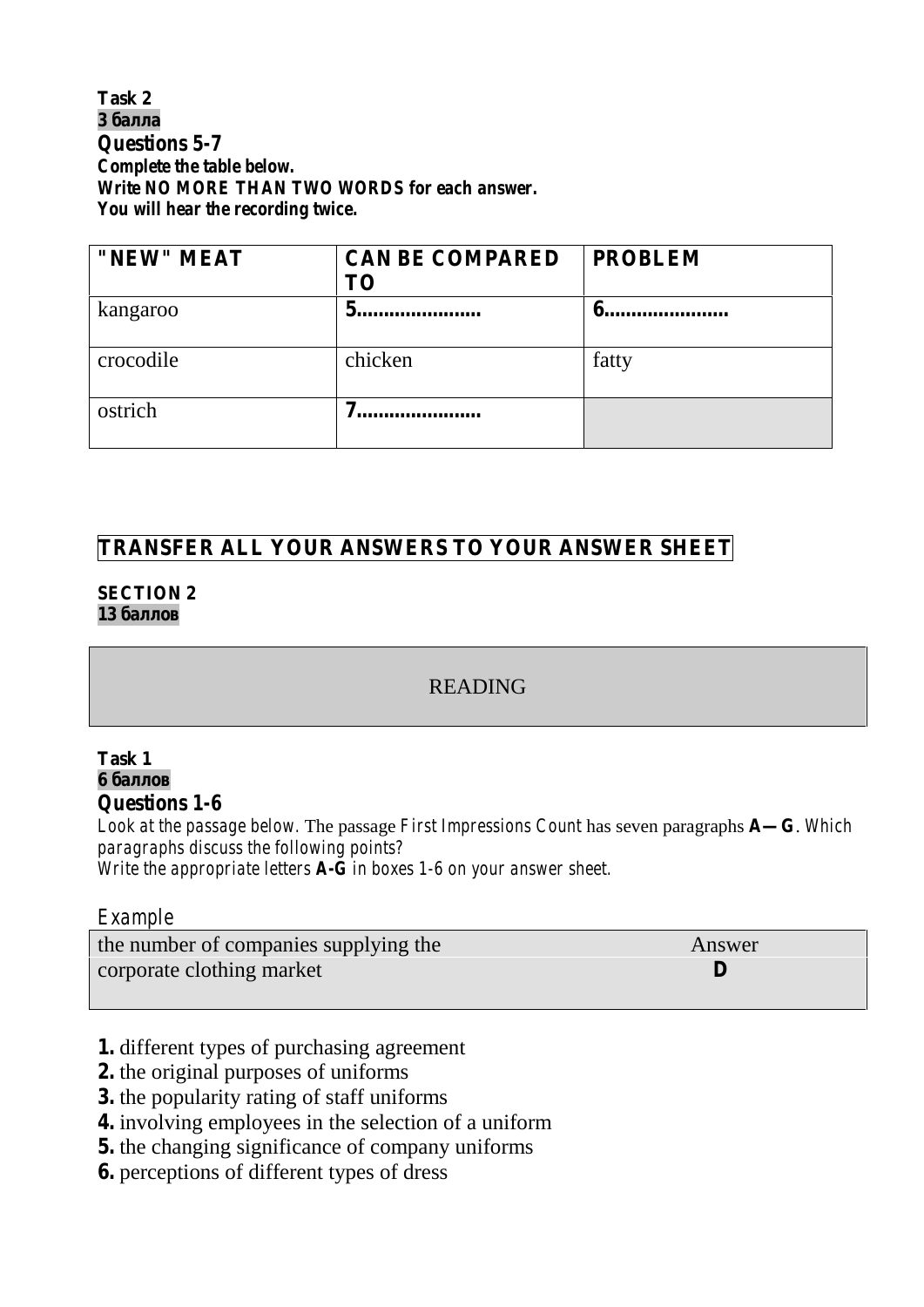# **FIRST IMPRESSIONS COUNT**

**A** Traditionally uniforms were — and for some industries still are — manufactured to protect the worker. When they were first designed, it is also likely that all uniforms made symbolic sense - those for the military, for example, were originally intended to impress and even terrify the enemy; other uniforms denoted a hierarchy - chefs wore white because they worked with flour, but the main chef wore a black hat to show he supervised.

**B** The last 30 years, however, have seen an increasing emphasis on their role in projecting the image of an organisation and in uniting the workforce into a homogeneous unit — particularly in "customer facing" industries, and especially in financial services and retailing. From uniforms and workwear has emerged 'corporate clothing'. "The people you employ are your ambassadors," says Peter Griffin, managing director of a major retailer in the UK. "What they say, how they look, and how they behave is terribly important." The result is a new way of looking at corporate workwear. From being a simple means of identifying who is a member of staff, the uniform is emerging as a new channel of marketing communication.

**C** Truly effective marketing through visual cues such as uniforms is a subtle art, however. Wittingly or unwittingly, how we look sends all sorts of powerful subliminal messages to other people. Dark colours give an aura of authority while lighter pastel shades suggest approachability. Certain dress style creates a sense of conservatism, others a sense of openness to new ideas. Neatness can suggest efficiency but, if it is overdone, it can spill over and indicate an obsession with power. "If the company is selling quality, then it must have quality uniforms. If it is selling style, its uniforms must be stylish. If it wants to appear innovative, everybody can't look exactly the same. Subliminally we see all these things," says Lynn Elvy, a director of image consultants *House of Colour.*

**D** But translating corporate philosophies into the right mix of colour, style, degree of branding and uniformity can be a fraught process. And it is not always successful. According to *Company Clothing* magazine, there are 1000 companies supplying the workwear and corporate clothing market. Of these, 22 account for 85% of total sales  $-$  £380 million in 1994.

**E** A successful uniform needs to balance two key sets of needs. On the one hand, no uniform will work if staff feel uncomfortable or ugly. Giving the wearers a choice has become a key element in the way corporate clothing is introduced and managed. On the other, it is pointless if the look doesn't express the business's marketing strategy.

The greatest challenge in this respect is time. When it comes to human perceptions, first impressions count. Customers will size up the way staff look in just a few seconds, and that few seconds will colour their attitudes from then on. Those few seconds can be so important that big companies are prepared to invest years, and millions of pounds, getting them right.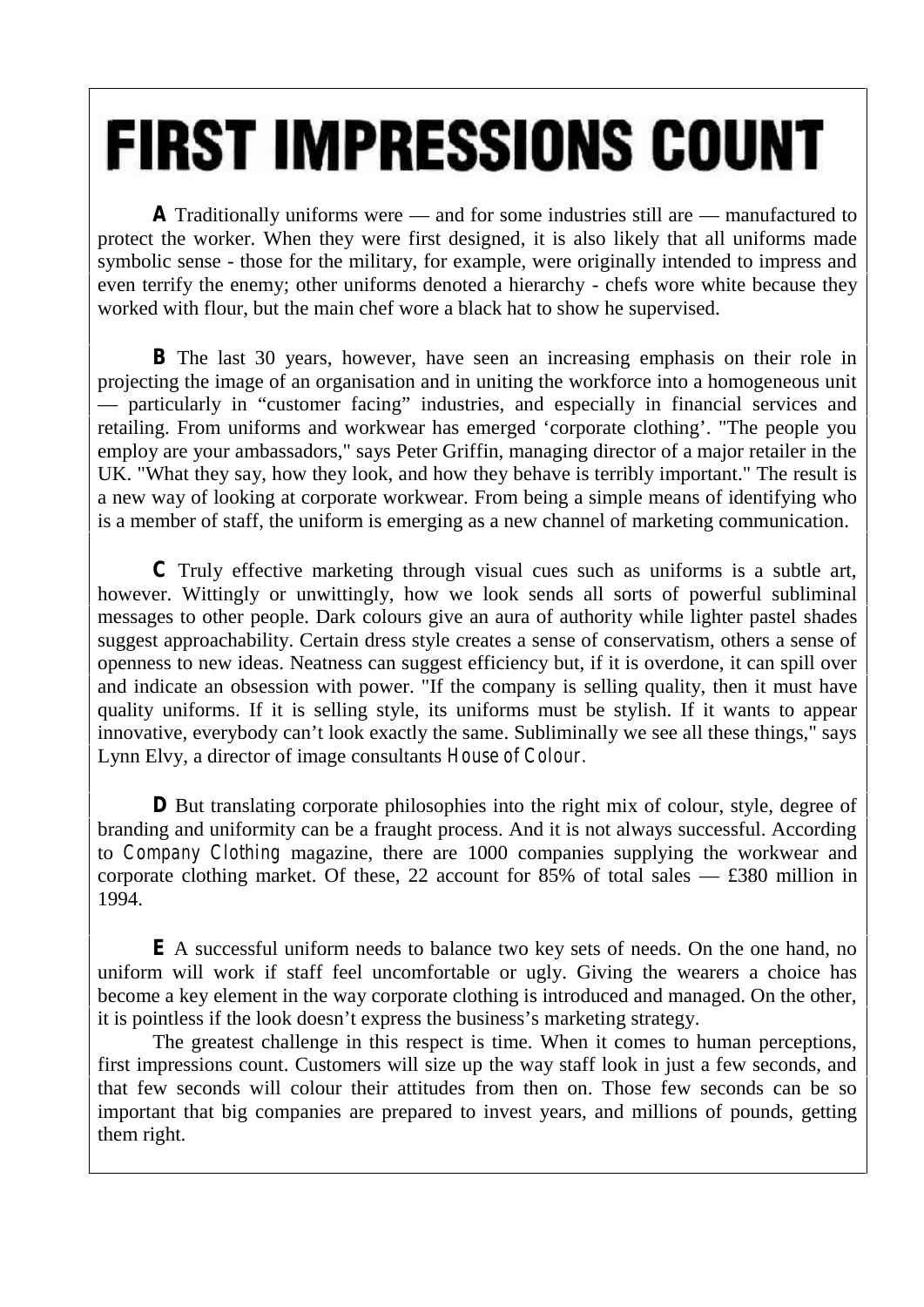**F** In addition, some uniform companies also offer rental services. "There will be an increasing specialisation in the marketplace," predicts Mr Blyth, Customer Services Manager of a large UK bank. The past two or three years have seen consolidation.

Increasingly, the big suppliers are becoming 'managing agents', which means they offer a total service to put together the whole complex operation of a company's corporate clothing package - which includes reliable sourcing, managing the inventory, budget control and distribution to either central locations or to each staff member individually. Huge investments have been made in new systems, information technology and amassing quality assurance accreditations.

**G** Corporate clothing does have potential for further growth. Some banks have yet to introduce a full corporate look; police forces are researching a complete new look for the 21st century. And many employees now welcome a company wardrobe. A recent survey of staff found that 90 per cent welcomed having clothing which reflected the corporate identity.

| <i>Questions</i> |  |  |  |
|------------------|--|--|--|
| <b>Letters</b>   |  |  |  |
|                  |  |  |  |

# **Task 2**

### **7 баллов** *Questions 7-13*

Look at the passage *First Impressions Count again.* Do the following statements agree with the views of the writer of the passage?

*In boxes 7-13 on your ANSWER SHEET write*

*YES if the statement agrees with the writer's views NO if the statement contradicts the writer's views NOT GIVEN if it is impossible to say what the writer thinks about this*

**7.** Uniforms were more carefully made in the past than they are today.

**8.** Uniforms make employees feel part of a team.

**9.** Using uniforms as a marketing tool requires great care.

**10.** Being too smart could have a negative impact on customers.

**11.** Most businesses that supply company clothing are successful.

**12.** Uniforms are best selected by marketing consultants.

**13.** Clothing companies are planning to offer financial services in the future.

# **TRANSFER ALL YOUR ANSWERS TO YOUR ANSWER SHEET**

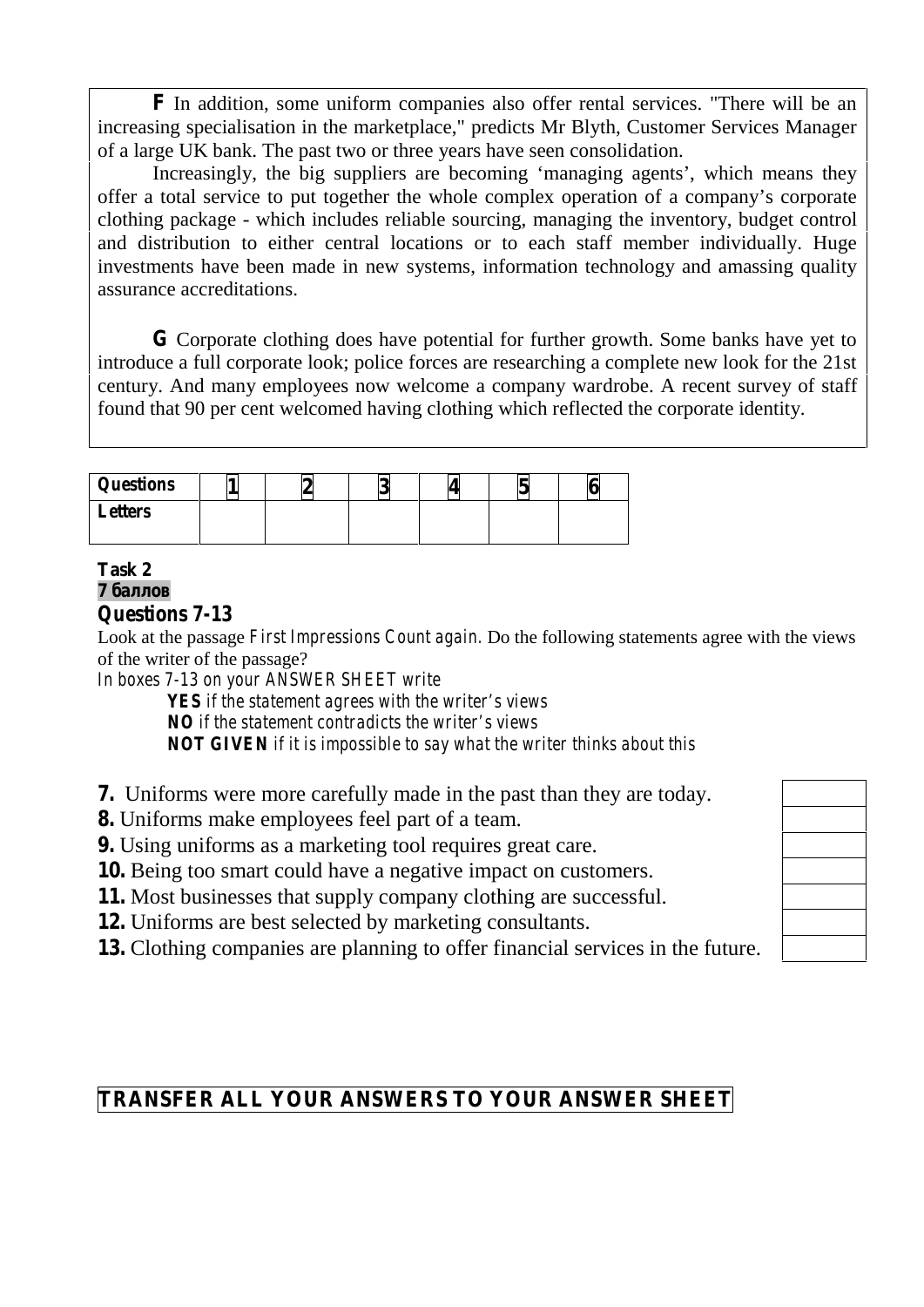## **USE OF ENGLISH**

## **Task 1**

**6 баллов**

## *For questions 1 -6, decide which answer A, B or C fits best each space.* **Problems at work**

|                                       | 1. I've cut my finger. Can you get the  aid kit for me?                   |                   |
|---------------------------------------|---------------------------------------------------------------------------|-------------------|
| A health                              | <b>B</b> injury                                                           | C first           |
|                                       |                                                                           |                   |
| 2. That pile of waste paper is a fire |                                                                           |                   |
| A precaution                          | <b>B</b> hazard                                                           | $C$ exit          |
|                                       |                                                                           |                   |
|                                       | 3. This special keyboard reduces the risk of repetitive  injury.          |                   |
| <b>A</b> strain                       | <b>B</b> stress                                                           | <b>C</b> stroke   |
|                                       |                                                                           |                   |
|                                       | 4. There is no smoking here because of the dangers of  smoking.           |                   |
| A passive                             | <b>B</b> passionate                                                       | <b>C</b> personal |
|                                       |                                                                           |                   |
|                                       | 5. I reported the missing fire extinguisher to the health and  inspector. |                   |
| <b>A</b> danger                       | <b>B</b> hazard                                                           | $C$ safety        |
|                                       |                                                                           |                   |

6. The poor air-conditioning system makes it a bad working …. **A** environment **B** place **C** zone

| <i>Questions</i> |  | Λ |  |
|------------------|--|---|--|
| <b>Letters</b>   |  |   |  |

## **Task 2**

**7 баллов**

*For questions 7 – 13, read the text and then write the correct form of the word in CAPITALS to complete the gaps.*

Example:  $\overline{0}$  *\_\_introduction* 

## **School report**

Margaret started English Literature this term, and I am afraid that her **(0)...** to the subject **INTRODUCE** has not been entirely (7)  $\dots$  She has not **SUCCESS** shown much enthusiasm, and does not always pay **(8) …** in class. **ATTEND** Her assignments are often **(9) …** , because she is so **READ** untidy, and because of her **(10) …** to check her work thoroughly. **FAIL** She failed to do any **(11) …** before the end of term test, and had poor **REVISE** results. She seems to have the **(12) …** idea that she can **MISTAKE** succeed without studying. Although Margaret is a **(13) … GIFT** student in some respects, she has not had a satisfactory term.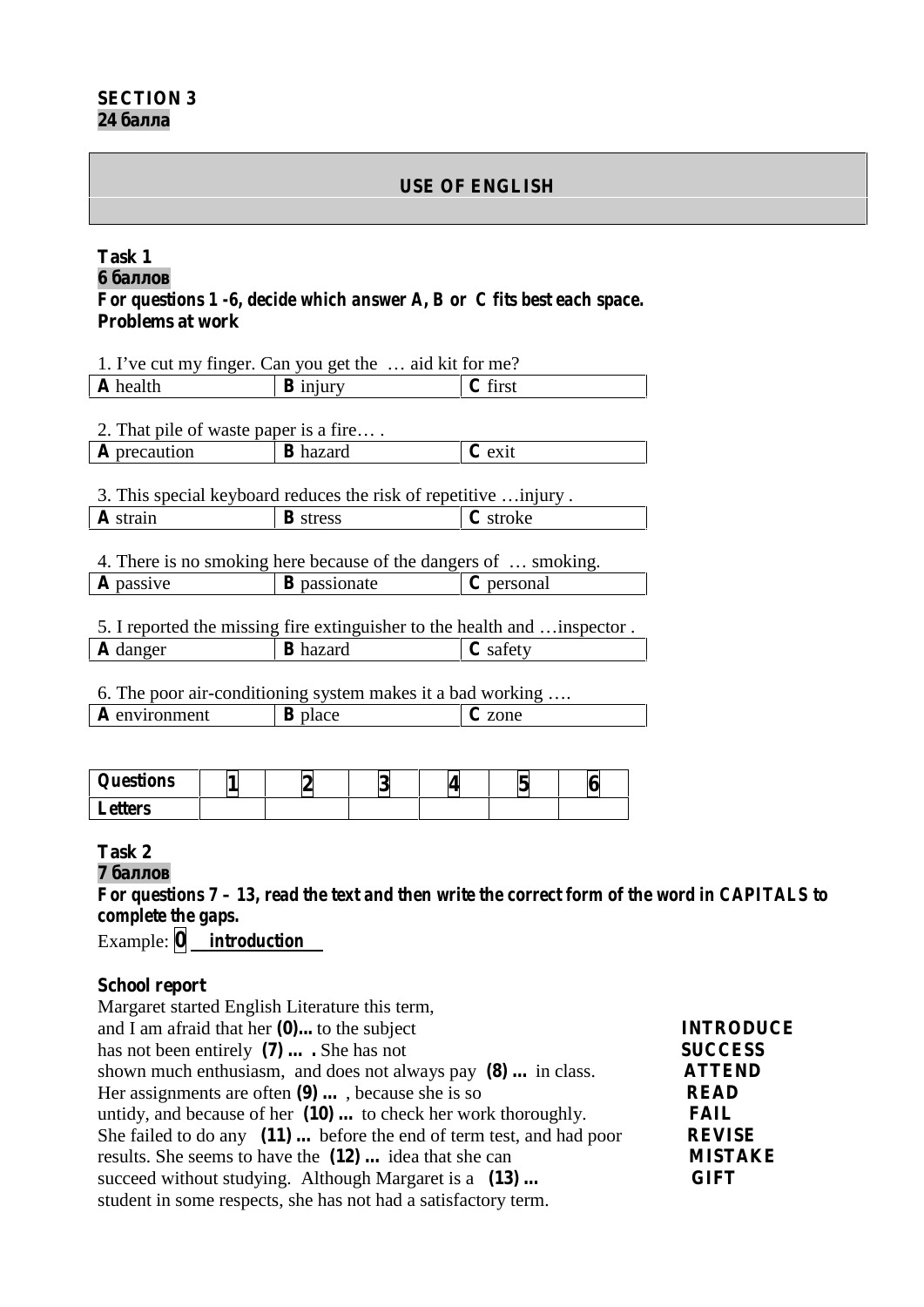| 7. $\qquad \qquad$  |  |
|---------------------|--|
| 8.                  |  |
| 9.                  |  |
| 10.                 |  |
| 11.                 |  |
| 12.                 |  |
| 13. $\qquad \qquad$ |  |

## **Task 3**

#### **11**

*For Questions 1 – 22, find the corresponding antonyms, so that the meaning is opposite to the given word. Use the crossword below for clues. All the clues form a chain running down and up (follow the arrows for directions):*

- **1.** question **2.** forget **3.** fall **4.** never **5.** wrong **6.** short **7.** high **9.** first **10.** lie **11.** soft **12.** clean **13.** old **14.** sorry **15.** safety **16.** poor **17.** there **18.** west **19.** thick **20.** then **21.** strong **22.** unkind
- **8.** ill

| $\mathbf{1}$   |   |                         | 8 |    |    |    |    | $16 \parallel$ |    | 21 |
|----------------|---|-------------------------|---|----|----|----|----|----------------|----|----|
|                | 3 | $\overline{\mathbf{4}}$ |   |    | 12 |    |    |                | 20 |    |
|                |   |                         | 7 | 9  |    | 13 |    |                |    |    |
|                |   |                         |   |    |    |    |    | 17             |    | 22 |
|                |   | 5                       |   |    | 11 |    | 15 |                | 19 |    |
| $\overline{2}$ |   |                         | 6 | 10 |    |    |    |                |    |    |
|                |   |                         |   |    |    | 14 |    | 18             |    |    |
|                |   |                         |   |    |    |    |    |                |    |    |

| ı.  | 12. |
|-----|-----|
| 2.  | 13. |
| 3.  | 14. |
| 4.  | 15. |
| 5.  | 16. |
| 6.  | 17. |
| 7.  | 18. |
| 8.  | 19. |
| 9.  | 20. |
| 10. | 21. |
| 11  | 22. |

# **TRANSFER ALL YOUR ANSWERS TO YOUR ANSWER SHEET**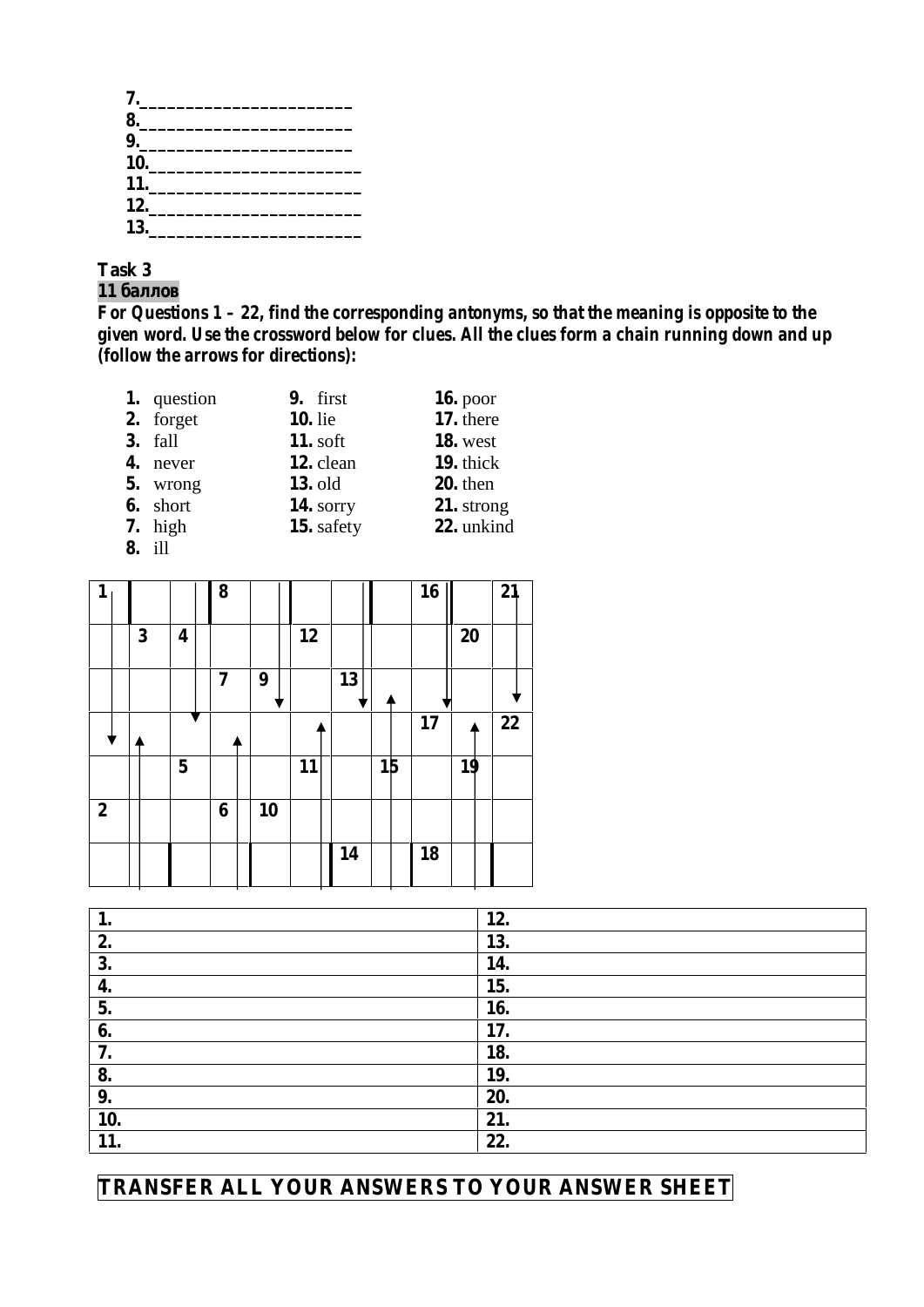## **SOCIO-CULTURAL COMPETENCE**

*For Questions 1-5, match the following English and Russian proverbs and sayings:*

| 1. He laughs best who laughs last.<br>2. He will never set the Thames on fire.<br>3. He that would eat the fruit must climb<br>the tree.<br><b>4.</b> He that never climbed, never fell.<br>One man, no man. |  |
|--------------------------------------------------------------------------------------------------------------------------------------------------------------------------------------------------------------|--|
|--------------------------------------------------------------------------------------------------------------------------------------------------------------------------------------------------------------|--|

| <i><b>Questions</b></i> |  | ► |  |
|-------------------------|--|---|--|
| <b>Letters</b>          |  |   |  |

# **TRANSFER ALL YOUR ANSWERS TO YOUR ANSWER SHEET**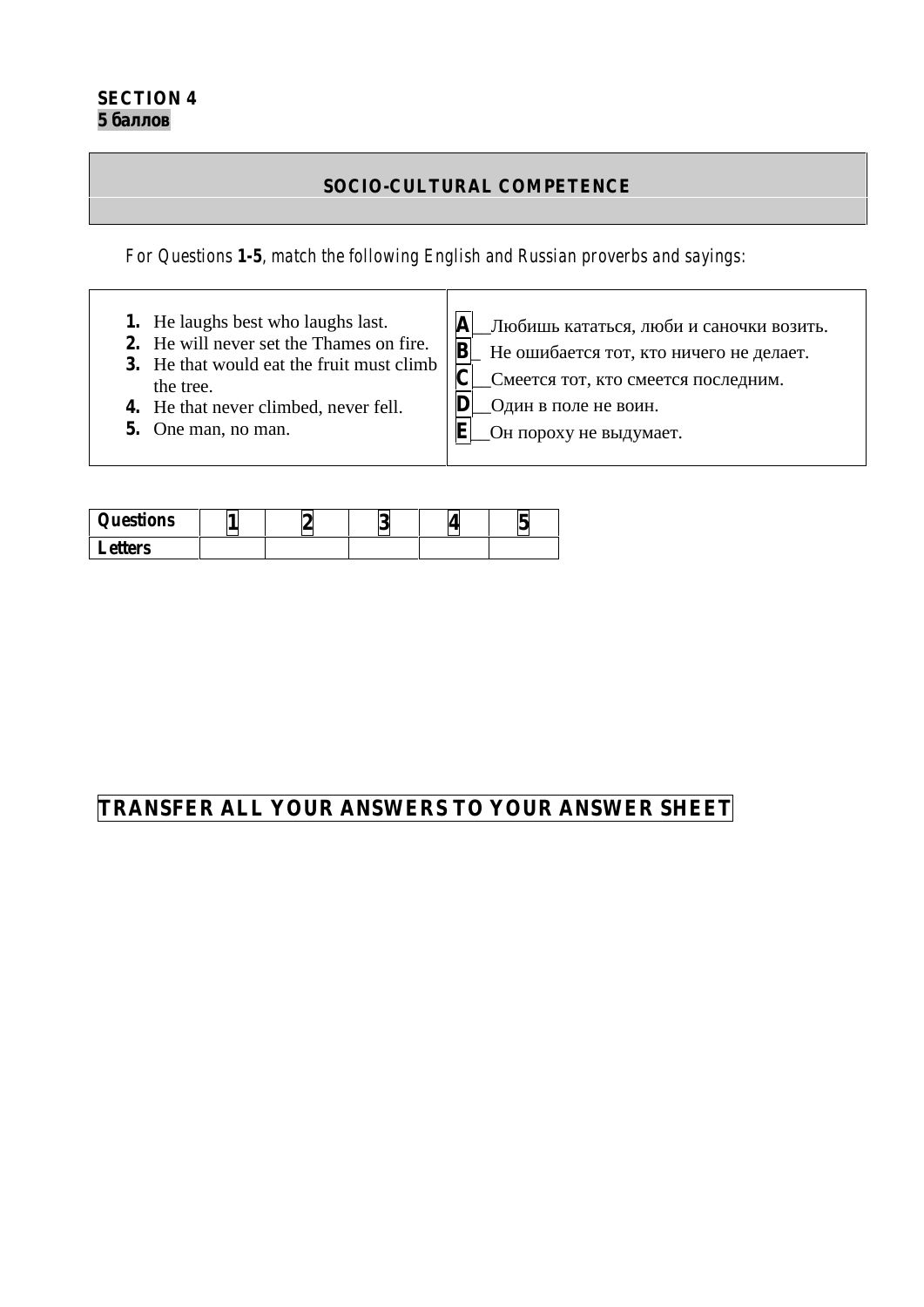6

#### **WRITING**

Participant's ID number

**Personal letter** 

You have 20 minutes to do this task.

You have received a letter from your English pen-friend Jane who writes:

Dear  $N$ ...

Do you remember Peter-Rabbit you gave me for my birthday in August? I like it so much! Please, describe something you own which is very important to you. Where did you get it from? How long have you had it? Why is it so important to you? Write back soon. **Best wishes.** Jane

Write a letter to Jane. Answer her questions. Ask 3 questions about her parents. Write 100-140 words.

Remember the rules of letter-writing.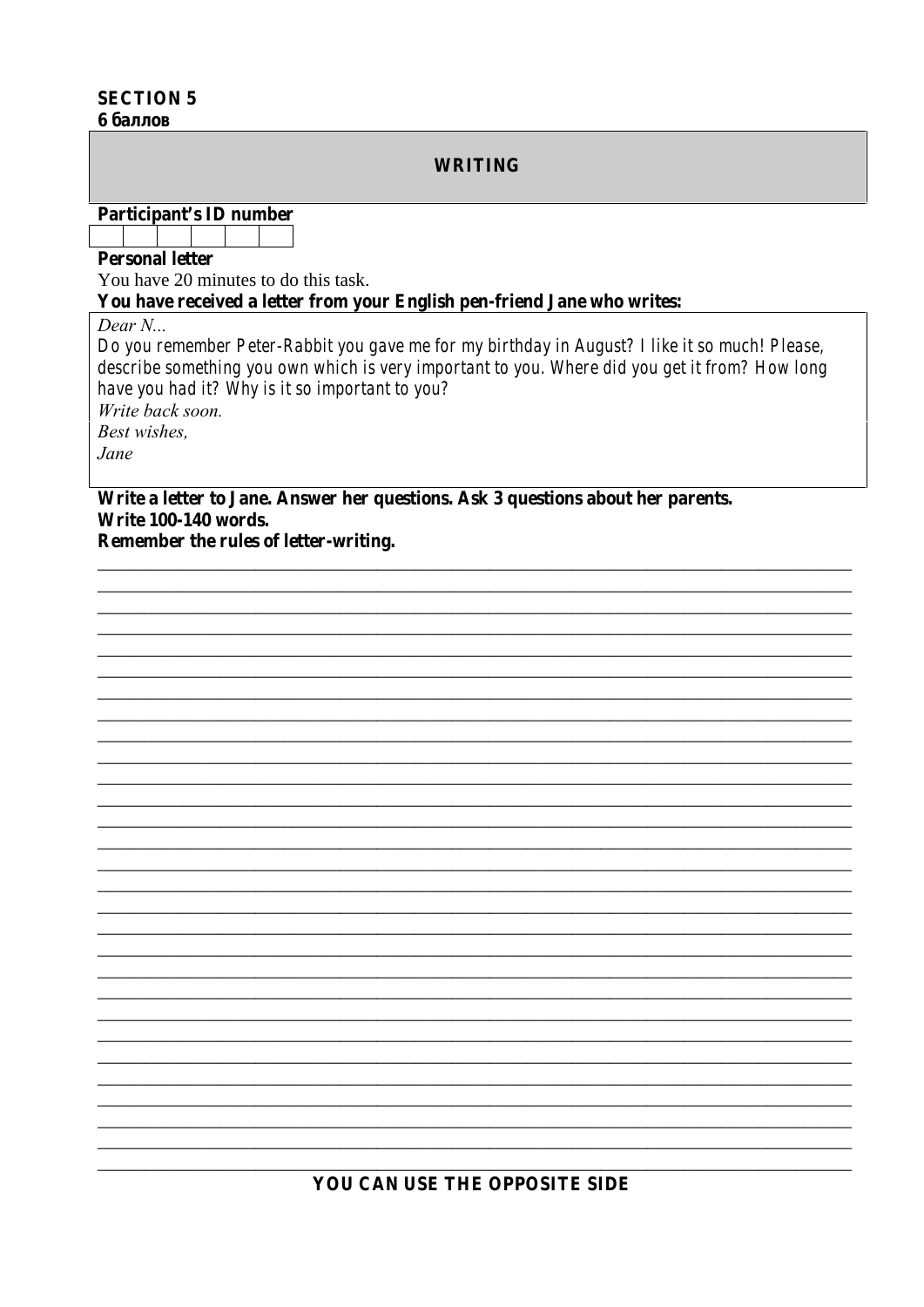## **ANSWER SHEET**

| Participant's ID number |  |  |  |  |  |  |  |  |
|-------------------------|--|--|--|--|--|--|--|--|
|                         |  |  |  |  |  |  |  |  |

## *SECTION 1*

# **LISTENING**

## **Task 1**

| , |  |
|---|--|
|   |  |

## **Task 2**

## *SECTION 2*

# **READING**

## **Task 1**

| 1              |  |
|----------------|--|
| $\overline{2}$ |  |
| 3              |  |
| 4              |  |
| 5              |  |
| 6              |  |

## **Task 2**

| 7.                |  |
|-------------------|--|
| 8.                |  |
| 9.                |  |
| $\overline{10}$ . |  |
| 11.               |  |
| 12.               |  |
| $1\overline{3}$ . |  |